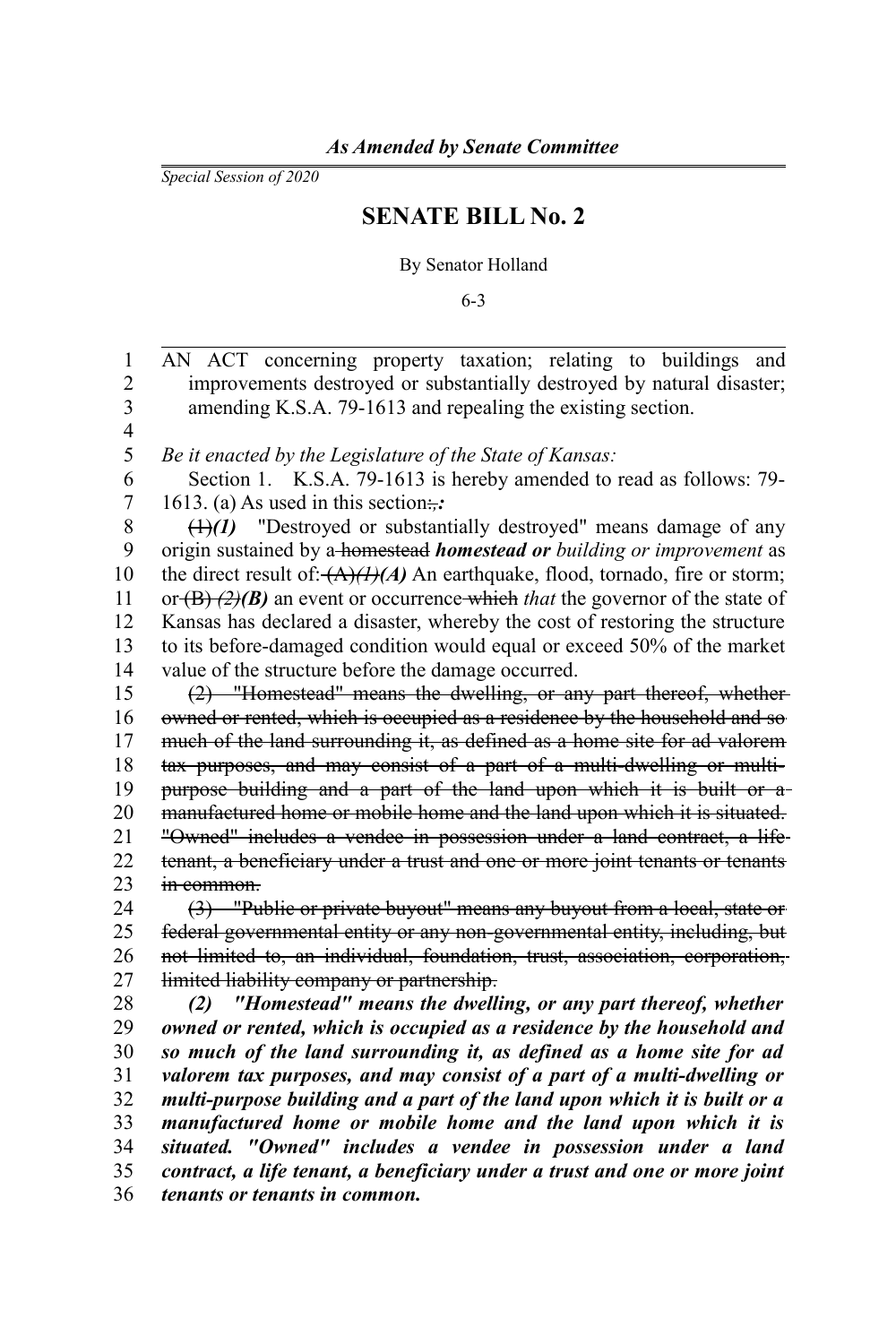(b) The owner of any homestead *building or improvement* listed and assessed for property taxation purposes which *as real property or any homestead that* was destroyed or substantially destroyed due to an earthquake, flood, tornado, fire, storm, or other event or occurrence-which *that* the governor of the state of Kansas has declared a disaster may make application to the board of county commissioners of the county in which such property is located for the abatement of property taxes levied upon such homestead *homestead or building or improvement* or for a credit against property taxes payable by such owner, as permitted by this section. 1 2 3 4 5 6 7 8 9

(1) If such homestead *homestead or building or improvement* has been so destroyed or substantially destroyed after January 1 of a particular year but prior to August 15 of such year, the owner of such homestead *homestead or building or improvement* may make application to such board of county commissioners for the abatement of property taxes levied upon such homestead *homestead or building or improvement*, or if such property taxes have been paid or partially paid, may make application for the granting of a credit against property taxes payable by such owner during any or all of the next succeeding three taxable years. 10 11 12 13 14 15 16 17 18

(2) If such homestead *homestead or building or improvement* has been so destroyed or substantially destroyed on or after August 15 of a particular year but prior to January 1 of the next succeeding year, the owner of such homestead *homestead or building or improvement* may make application to such board of county commissioners for the granting of a credit against property taxes payable by such owner during any or all of the next succeeding three taxable years. 19 20 21 22 23 24 25

(c) An application for relief as permitted by subsection (b) may be made for abatement of property taxes assessed but not yet paid, or for a grant of a credit for assessed property taxes paid or for both, as the case may be, and may be made on or before December 20 of the year next succeeding the year for which such taxes have been assessed. 26 27 28 29 30

(d) Upon receipt of any such application, subject to budgetary restraints of the county or taxing subdivision arising from the event or occurrence declared a disaster by the governor, the board of county commissioners shall inquire into and make findings regarding, among other things, whether the property is a homestead, as defined in subsection (a), *whether the property is a homestead, as defined in subsection (a), whether the property is a building or improvement,* whether the homestead *homestead or the building or improvement* was destroyed or substantially destroyed, as defined in subsection (a) and the assessed valuation thereof. If it is determined that an owner of such-homestead*homestead or building or improvement* is entitled to an abatement of all or any portion of the property taxes levied against such-homestead*homestead or building or improvement* or is entitled to a credit against 31 32 33 34 35 36 37 38 39 40 41 42 43